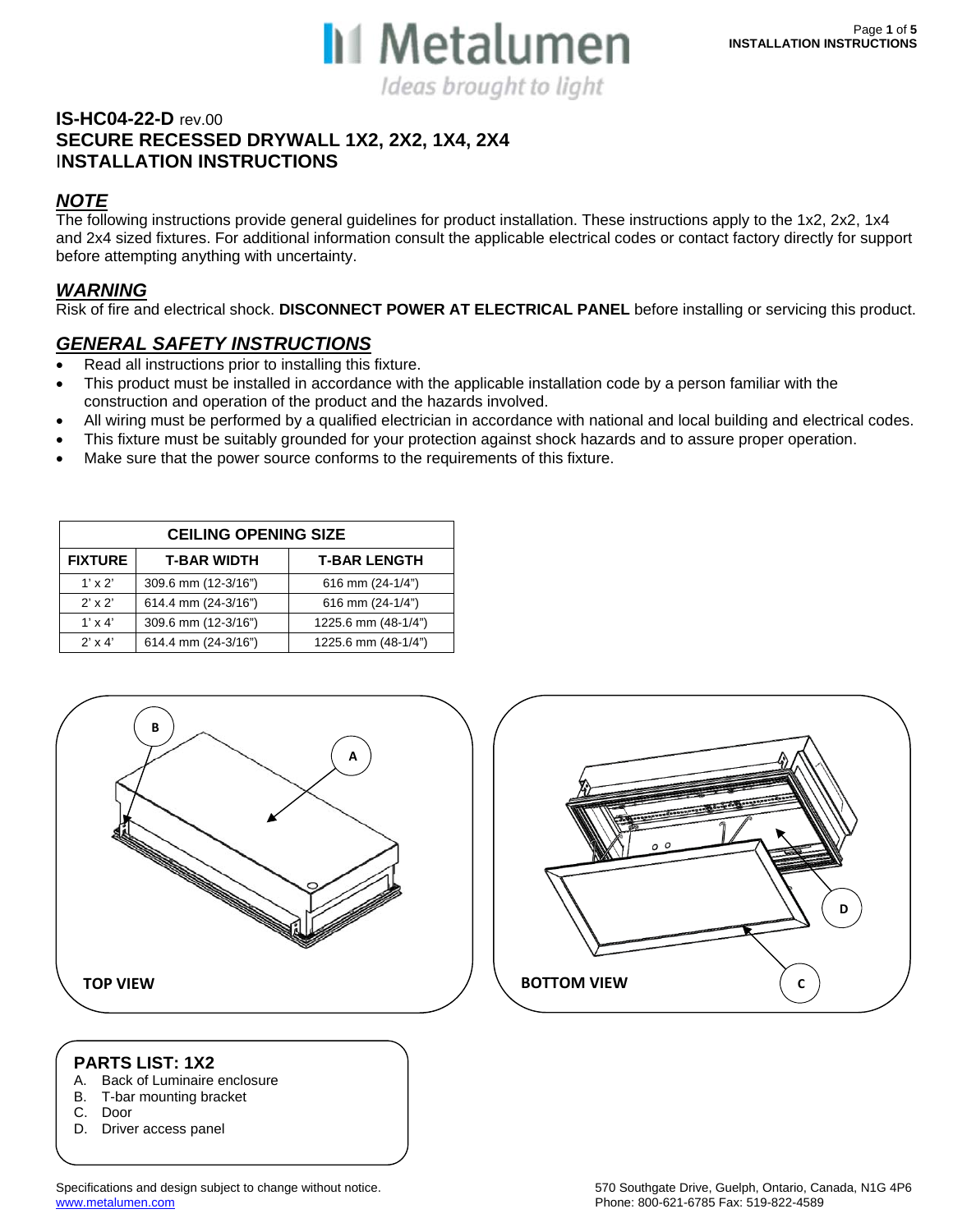Ideas brought to light

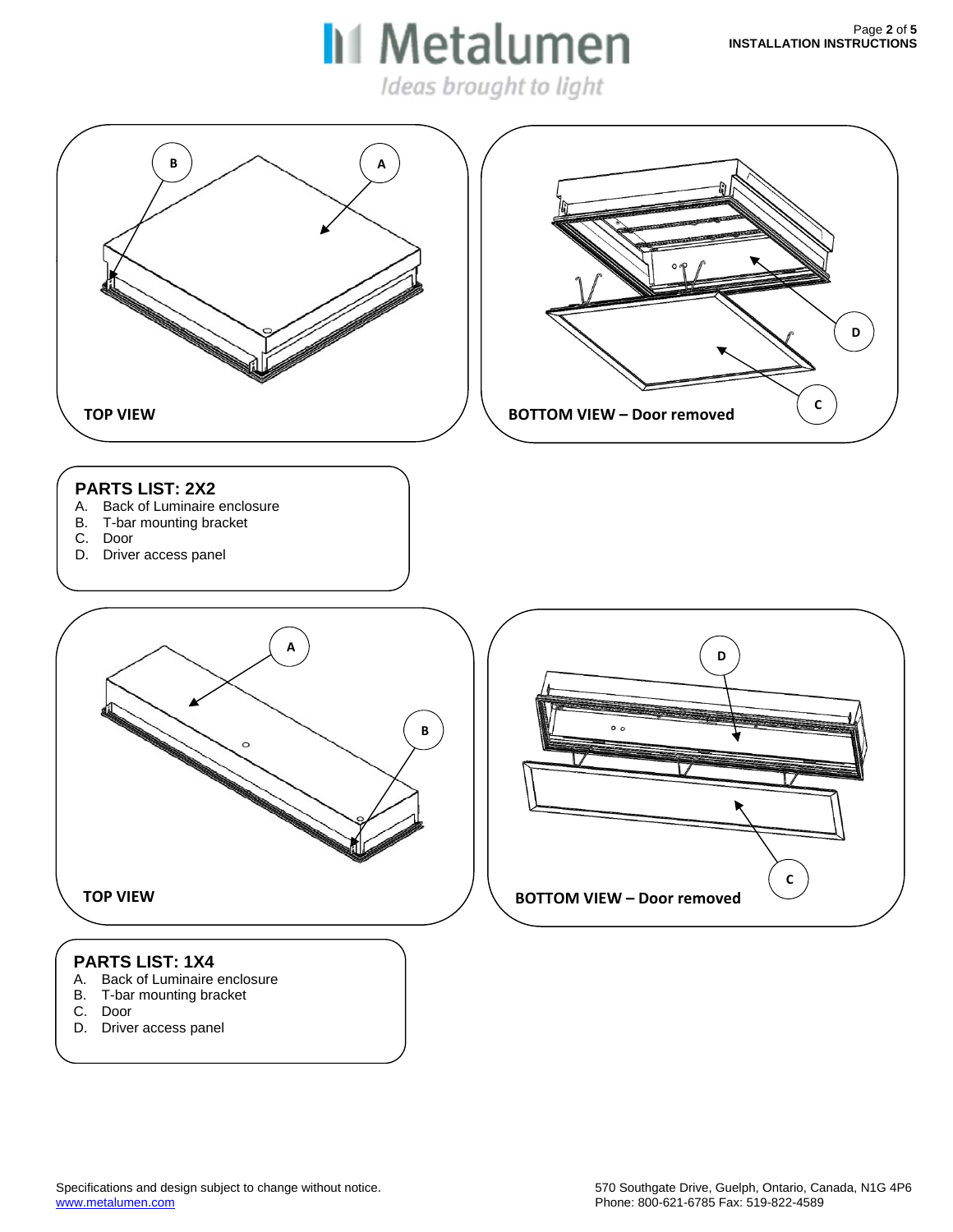Ideas brought to light



D. Driver access panel

#### **WIRING DIAGRAM**

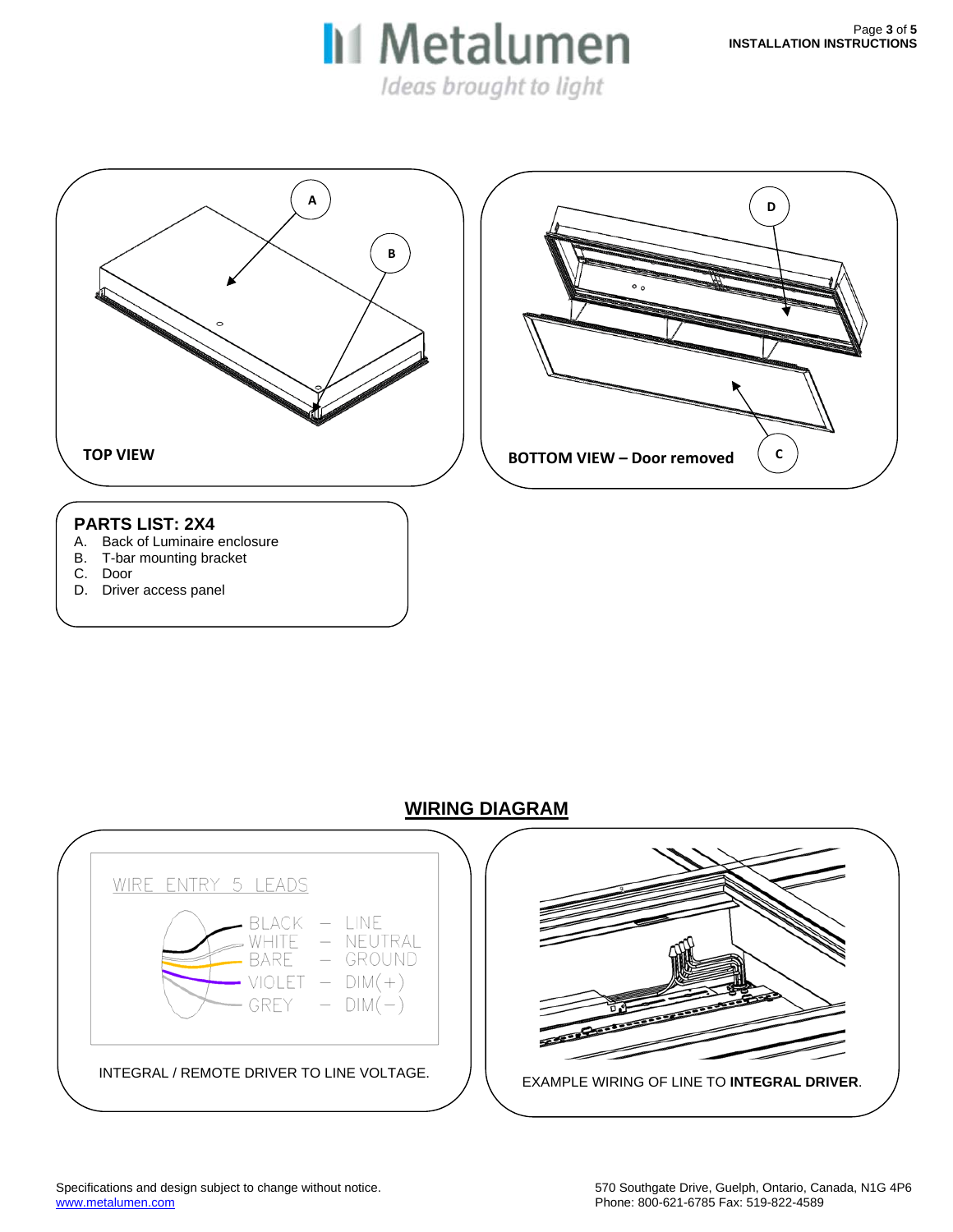# **II** Metalumen

Ideas brought to light

## **INSTALLATION STEPS**

**Step 1:** Remove fixture and all supplied parts from **Step 2:** Create ceiling opening as per chart packaging. Do not remove the protective film from the front surface of the fixture.

| <b>CEILING OPENING SIZE</b> |                      |                       |
|-----------------------------|----------------------|-----------------------|
| <b>FIXTURE</b>              | <b>OPENING WIDTH</b> | <b>OPENING LENGTH</b> |
| $1' \times 2'$              | 12-3/16"             | $24 - 1/4"$           |
| $2' \times 2'$              | 24-3/16'             | $24 - 1/4"$           |
| $1' \times 4'$              | 12-3/16"             | $48 - 1/4"$           |
| $2' \times 4'$              | 24-3/16"             | $48 - 1/4"$           |





**Step 4:** Once the cut out is made, insert drywall frame kit and secure bracket to bracing using appropriate fasteners (by others). Use shims to prevent bracket joints from opening.